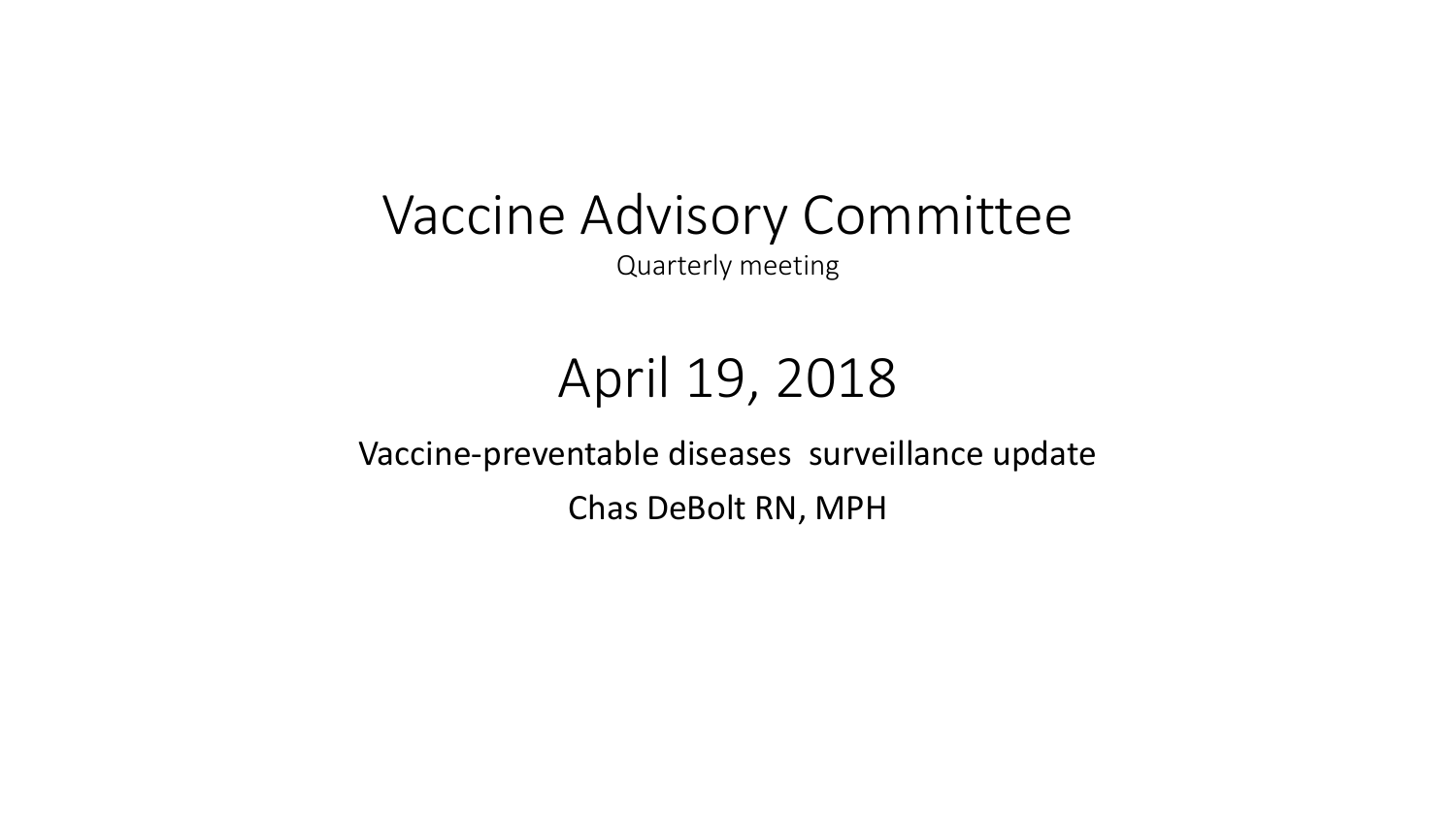## VPD Update:

**Topics** 

- **Pertussis** activity and maternal Tdap status for infant pertussis cases
- **Mumps** activity Sept 2017 March 2018.
	- Mumps 3<sup>rd</sup> dose recommendation and guidance
- **Hepatitis A** surveillance diagnostic & case definition issues.
- **Toxigenic cutaneous diphtheria** additional case reported in U.S.
	- Proposed changes to surveillance case definition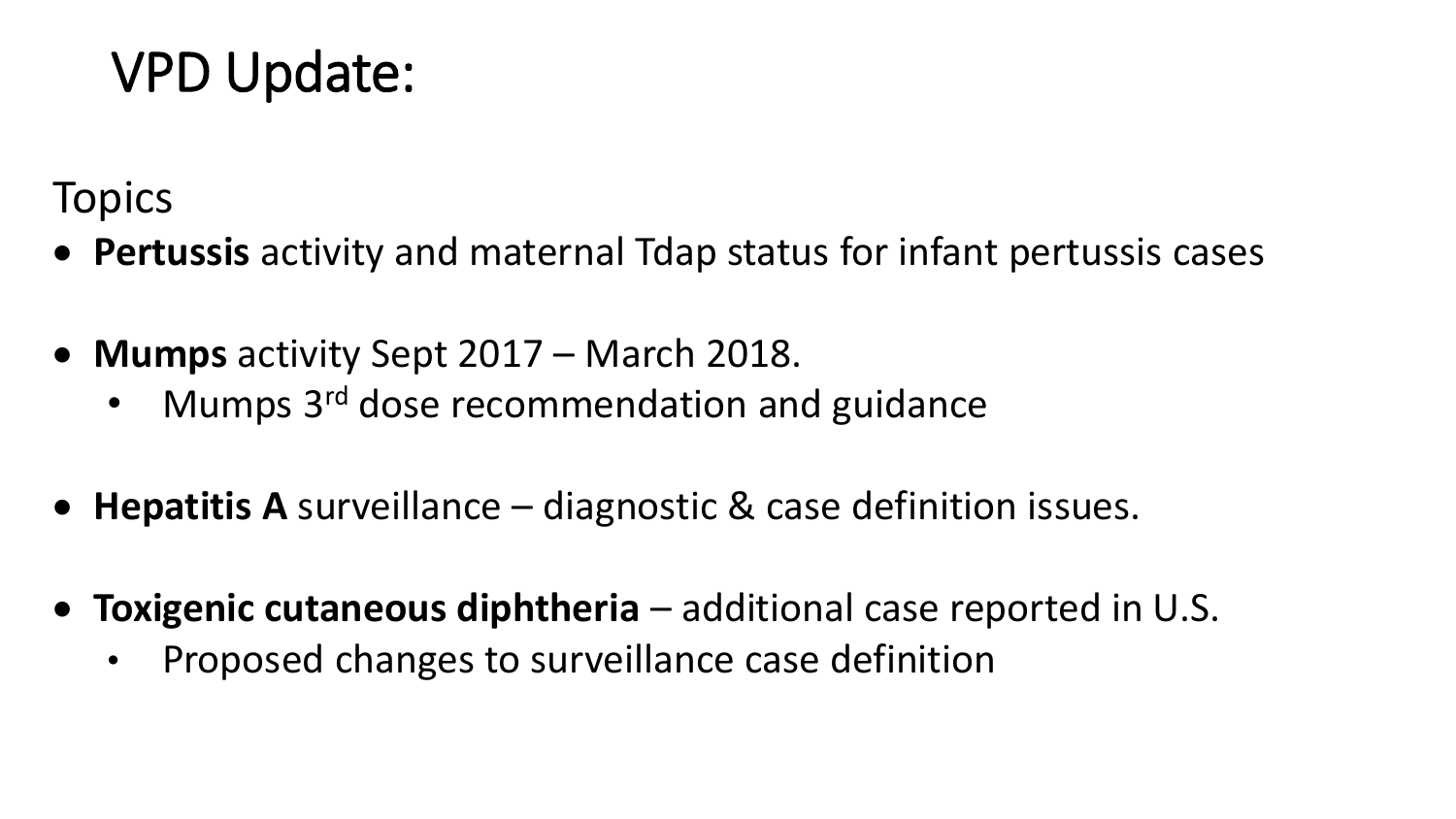## Pertussis Update

- Pertussis reports are below baseline
- Clusters are occurring in some local health jurisdictions
	- Some have received media attention
- Rates of pertussis remain highest among infants (<1 year) 20/100,00 population

vs. 1.5/100,000 in all age groups (includes infants)

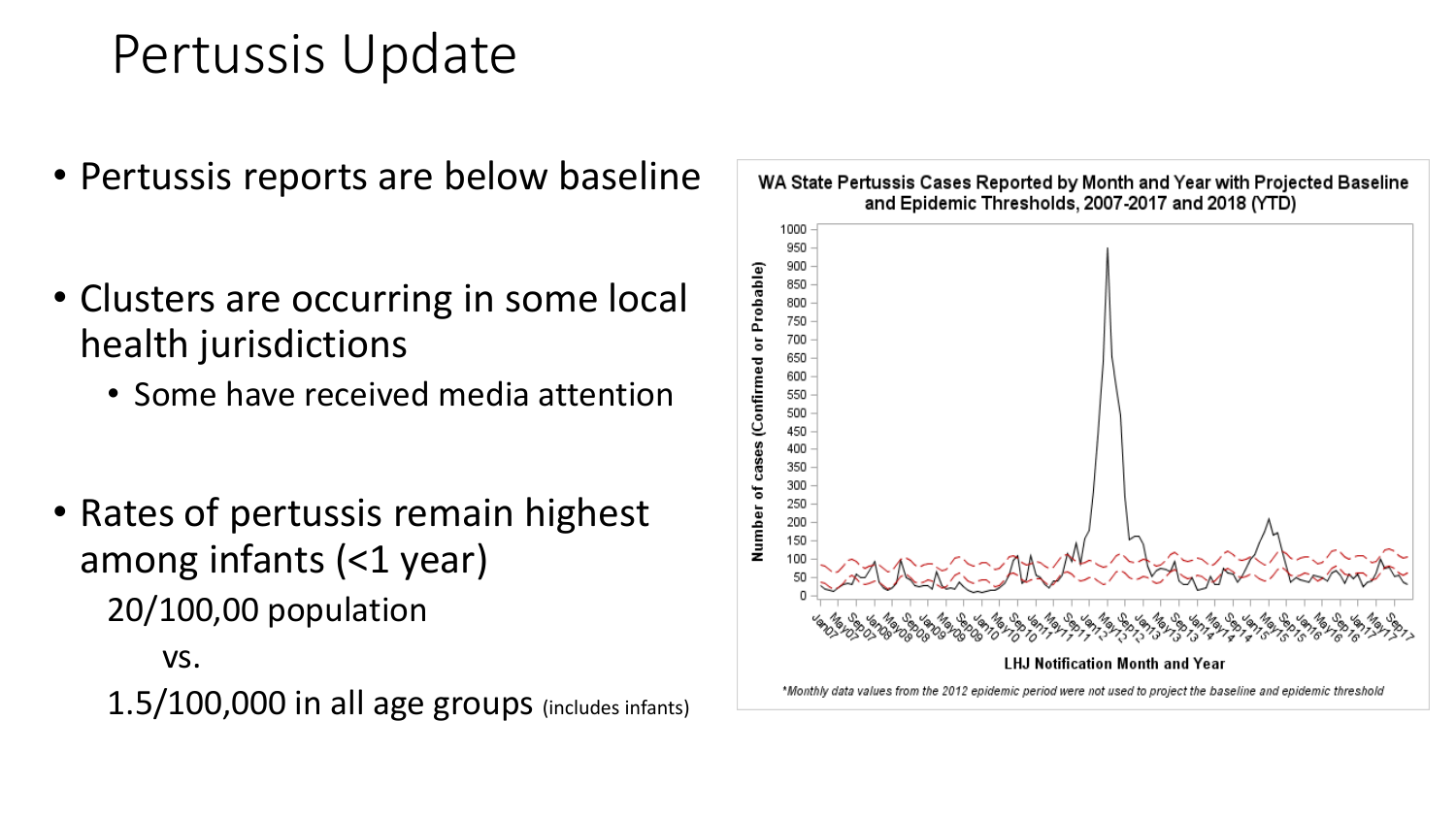### Severity of illness by maternal Tdap status among 241\* infant pertussis cases reported in Washington 2015 – 2017

*\* Includes "confirmed", "probable", and PCR positive "suspect" cases*

- Maternal Tdap status unknown 58
- Maternal Tdap status: none or not per ACIP recommendation 115
- Maternal Tdap status: given per ACIP recommendation 60
- Infant outcomes (hospitalization and/or ICU admission) unknown 8

241

### Missing infant outcomes:

- 1 infant for whom neither hospitalization nor ICU admission was reported
	- Maternal Tdap none or not per ACIP recommendation
- 7 infants reported as hospitalized but ICU admission was not documented
	- 3 Maternal Tdap given per ACIP recommendation
	- 4 Maternal Tdap none or not per ACIP recommendation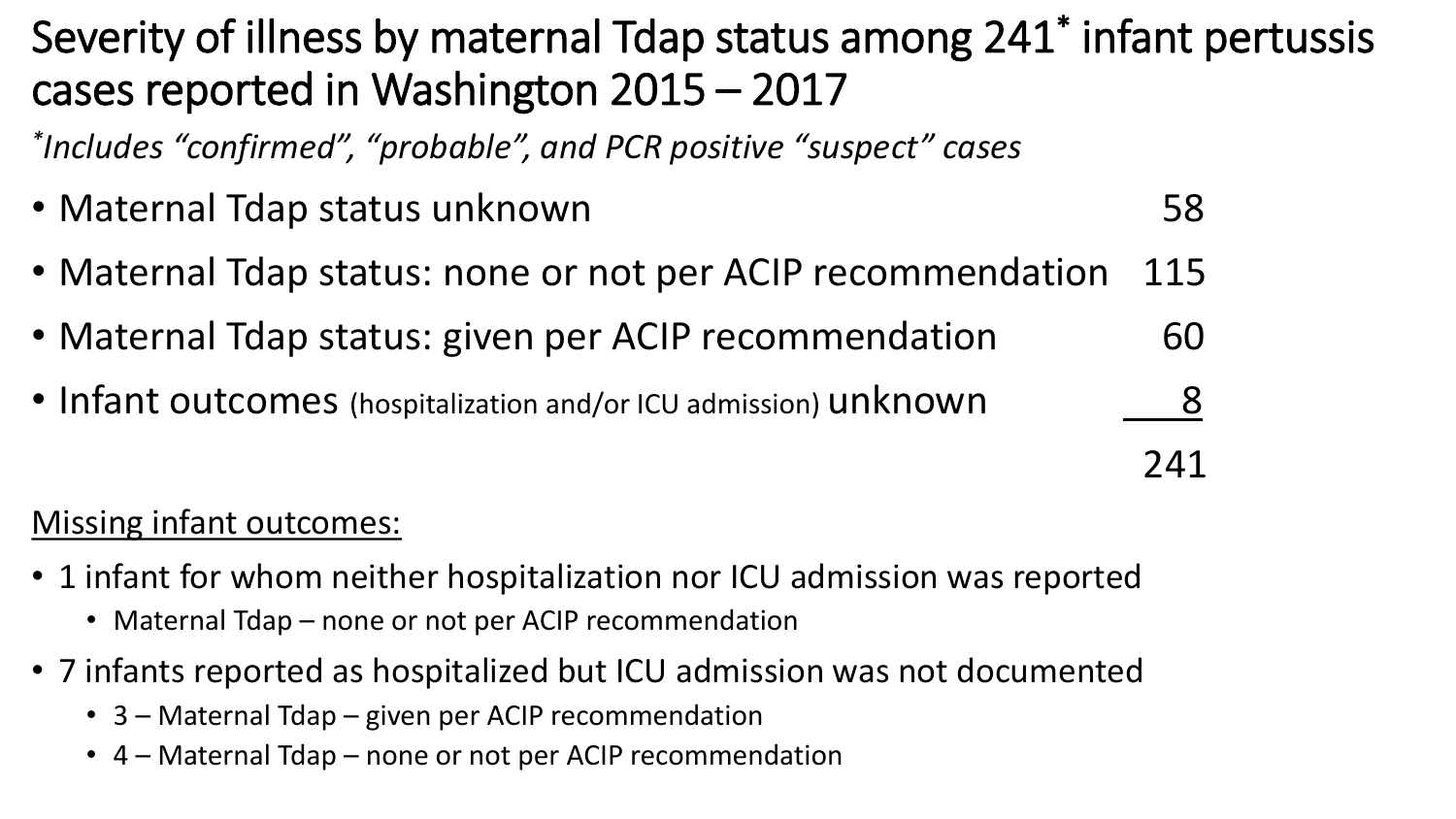## Severity of illness by maternal Tdap status among 241 infant pertussis cases reported in Washington 2015 through 2017\*



\*Excludes 58 infants for whom maternal Tdap status was not available and 8 infants for whom outcomes (hospitalization and/or ICU admission) have not yet been determined

\*\*Difference in neither *hospitalization* nor *ICU status* is currently statistically significant, but numbers are small. Sensitivity analysis results: If all 7 hospitalized infants with unknown ICU status had required ICU care, the difference would reach significance.

- 3 additional infants with timely maternal Tdap and
- 4 additional infants with no or not timely maternal Tdap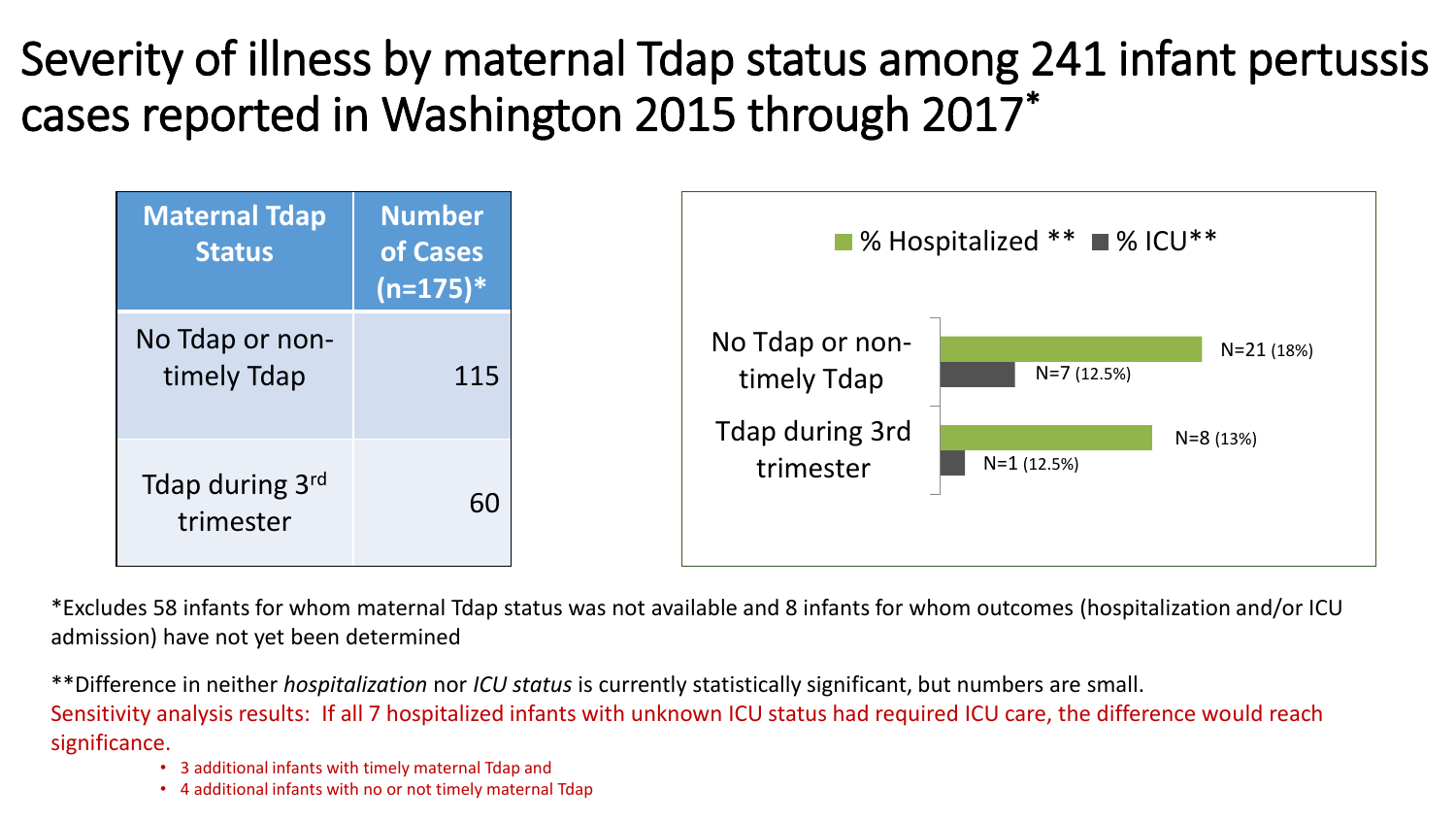### Mumps activity October 1, 2017 – March 31, 2018

|                                        | Q4 2017 | Q1 2018                  |
|----------------------------------------|---------|--------------------------|
| <b>Mumps</b><br>reports/investigations | 141     | 171                      |
| <b>Confirmed cases</b>                 | 10      | 10                       |
| <b>Probable cases</b>                  | 9       |                          |
| <b>Specimens genotyped</b>             | 8       | 4 (additional 2 pending) |

Genotyping: All specimens were type G.

Sequencing: In Q4 2017, 2 specimens matched the Alaska outbreak strain.

All others matched have the Sheffield reference strain (caused the 2016-2017 multi-state outbreak).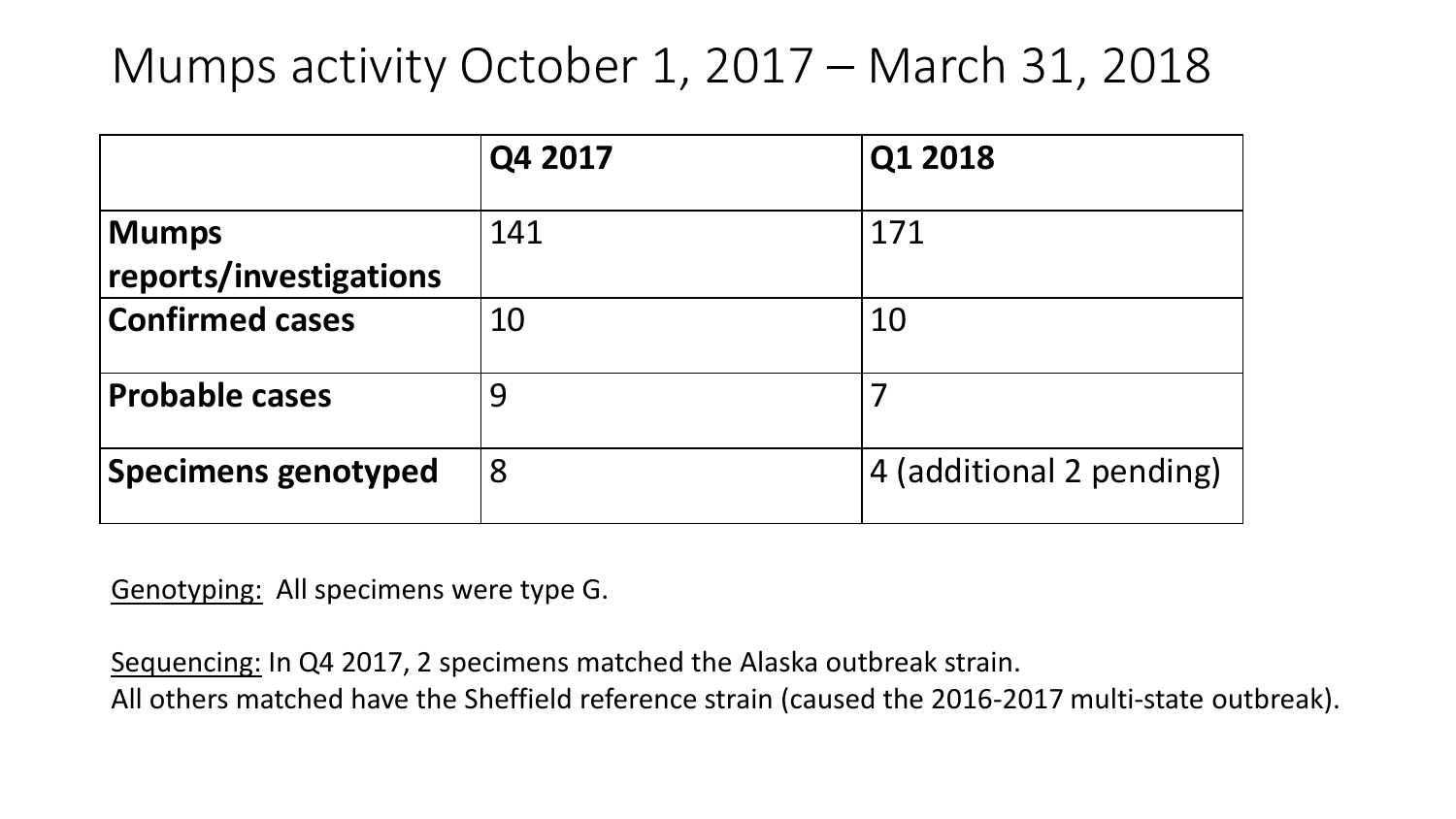## Mumps third (or outbreak) MMR dose recommendation Recommendation:

"Persons previously vaccinated with 2 doses of a mumps virus–containing vaccine who are identified by public health authorities as being part of a group or population at increased risk for acquiring mumps because of an outbreak should receive a third dose of a mumps virus–containing vaccine to improve protection against mumps disease and related complications."

Vote at October 2017 ACIP meeting:

Published in MMWR *Weekly* / January 12, 2018 / 67(1);33–38

- Guidance around this recommendation is currently under development
	- Should be published as an MMWR in July, August 2018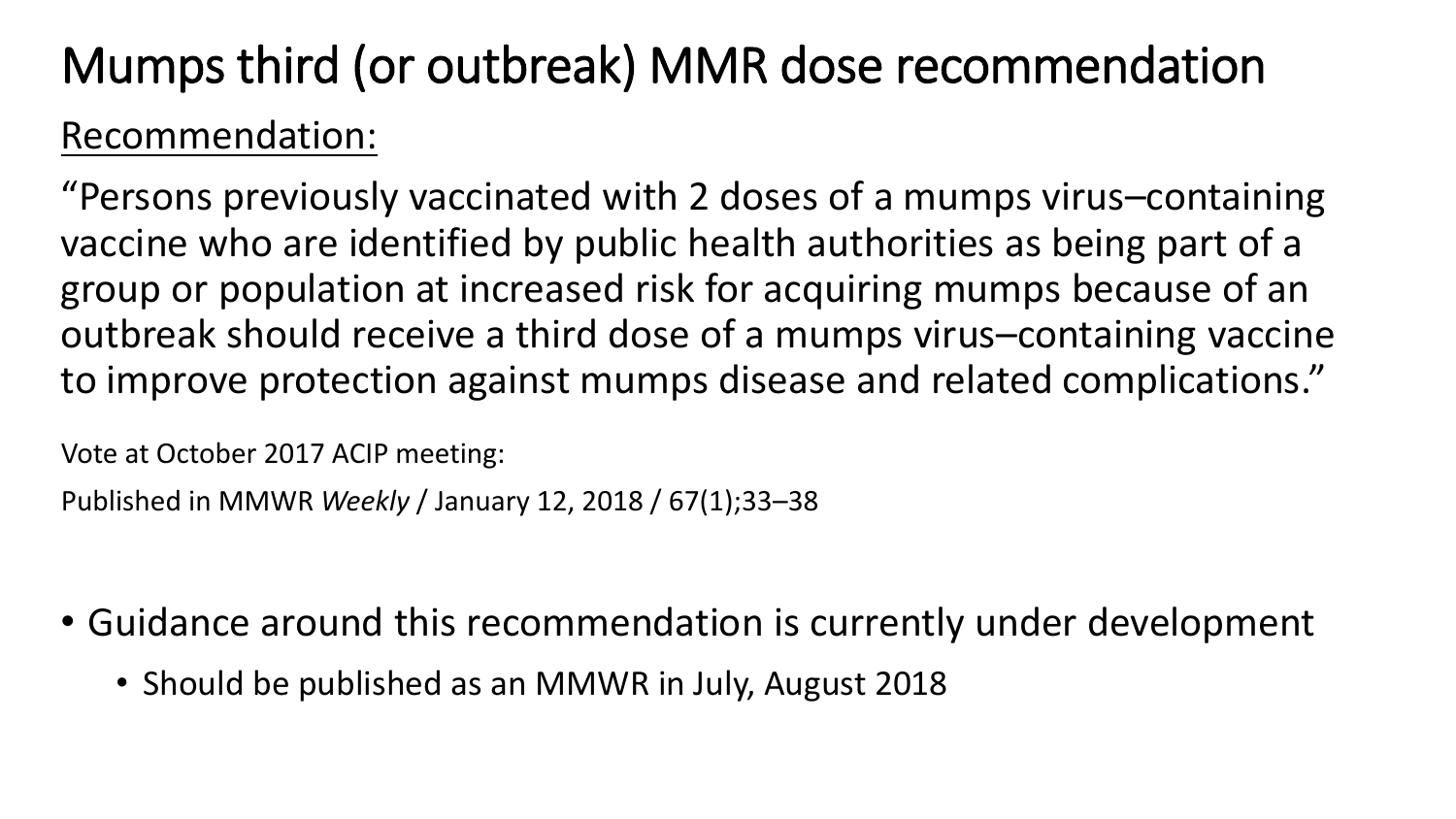# Hepatitis A Outbreaks March 2017 – April 11, 2018

| <b>Jurisdiction</b> | <b>Cases</b> | <b>Hospitalizations</b> | <b>Deaths</b>  | <b>Doses of vaccine distributed</b><br>(if known)                                                                                                       |
|---------------------|--------------|-------------------------|----------------|---------------------------------------------------------------------------------------------------------------------------------------------------------|
| <b>California</b>   | 704          | 461                     | 21             | 123,000 vaccine doses distributed to local<br>health jurisdictions                                                                                      |
| San Diego           | 587          | 402                     | 20             |                                                                                                                                                         |
| Michigan            | 804          | 646 (80.3%)             | $25(3.1\%)$    | Persons with history of injection/non-<br>injection drug use, homelessness or<br>transient housing, and incarceration thought<br>to be at greater risk. |
| <b>Kentucky</b>     | 311          | 218                     |                | Primarily among persons experiencing<br>homelessness, and persons who inject drugs.<br>Sequencing links to CA and UT                                    |
| <b>Utah</b>         | 233          | (~70%)                  | $\overline{2}$ | Many cases are experiencing homelessness,<br>and/or inject drugs.                                                                                       |
| Salt Lake City      | 148          |                         | $\overline{2}$ | Median age 39 years<br>Targeted vaccination campaigns                                                                                                   |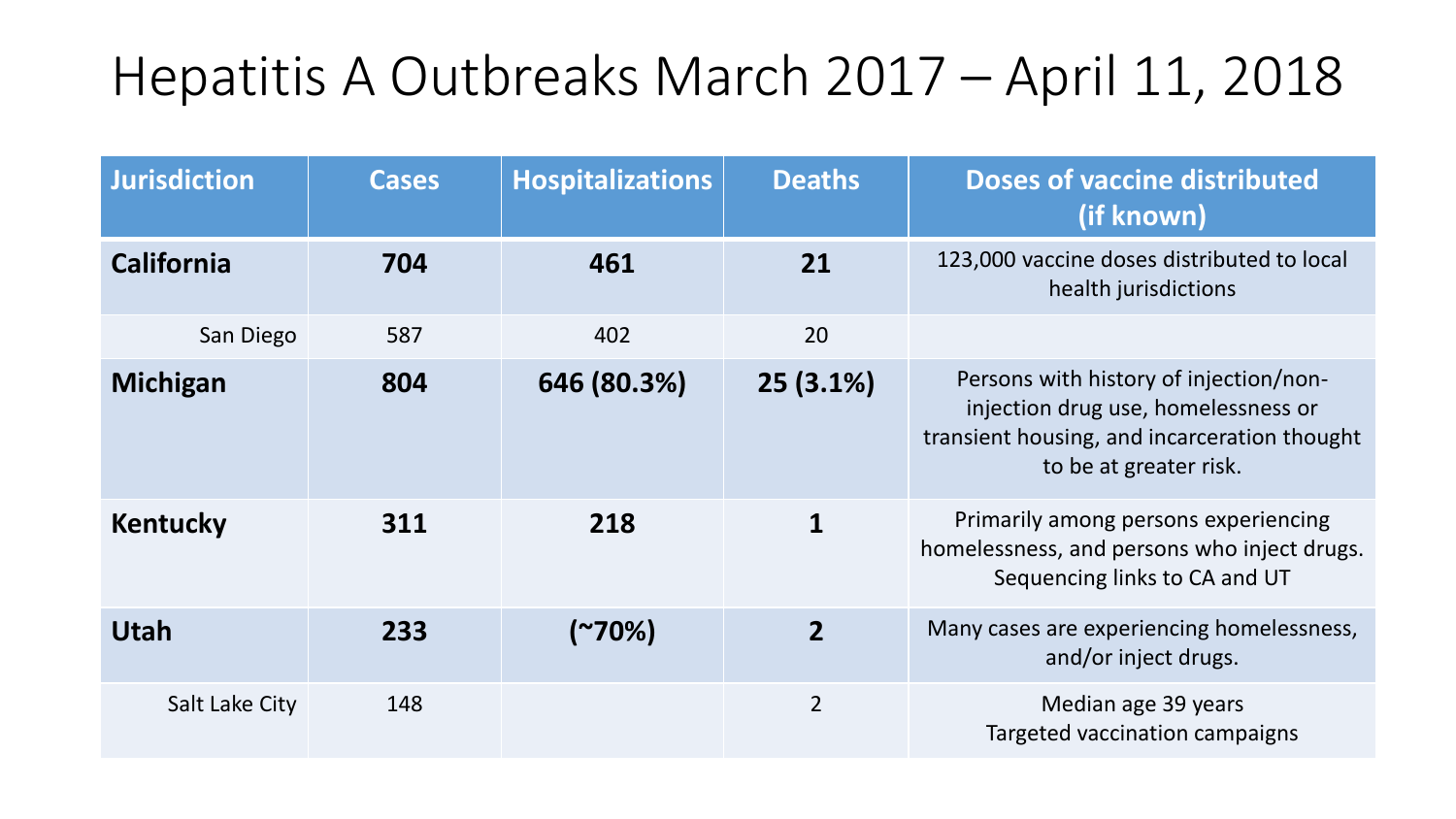### CSTE Hepatitis A Workgroup convened to update national case definition

Purpose:

- Add molecular detection of HAV virus in a clinical specimen as confirmatory laboratory criteria
	- Previously the only confirmatory lab was serologic detection of Hep A IgM
- Clarify the clinical case criteria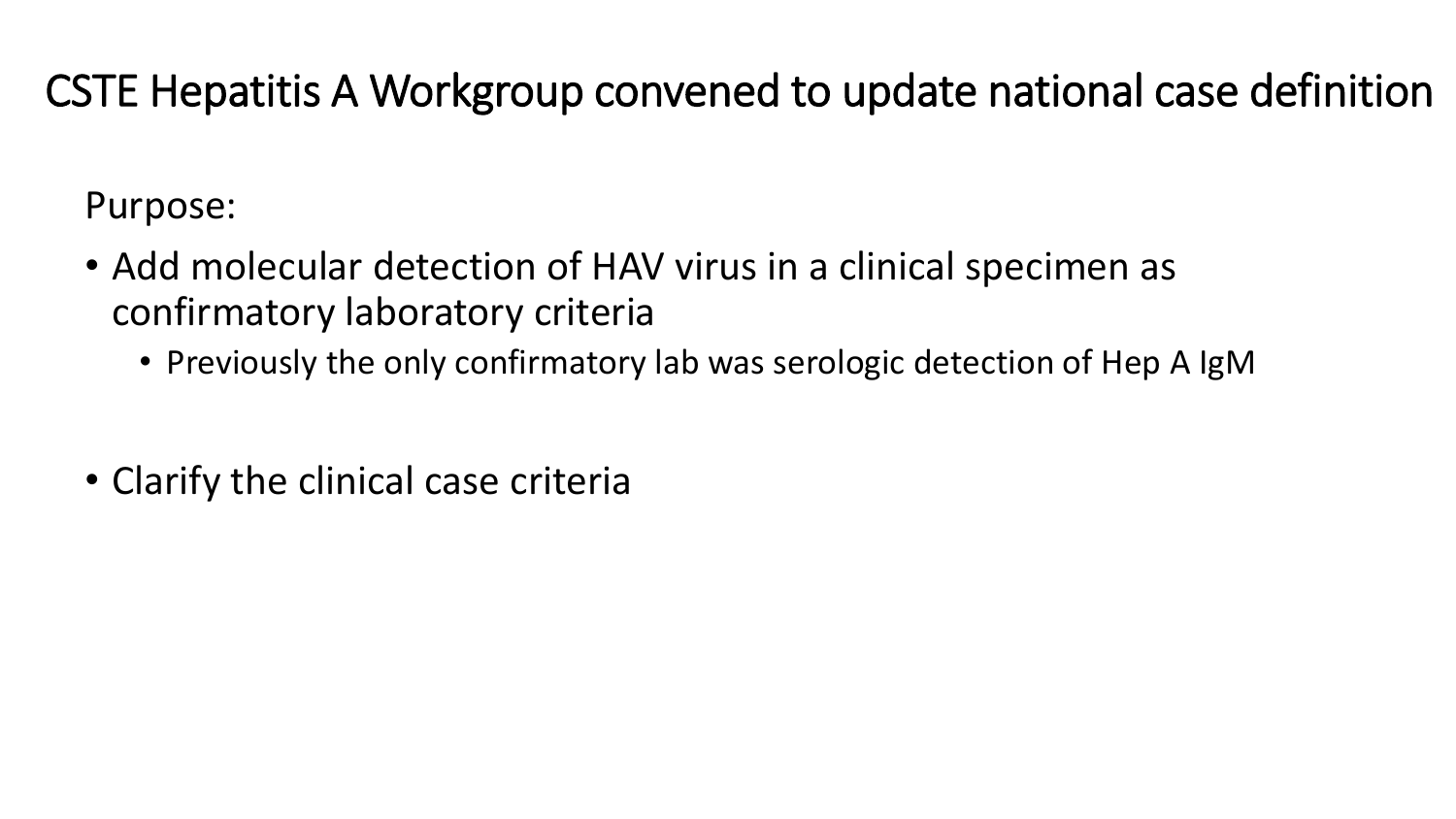## Hepatitis A case ascertainment criteria (proposed)

Report any illness to public health authorities that meets any of the following criteria:

#### **Clinical presentation criteria:**

 A person who is acutely ill with jaundice. (Associated symptoms or signs might include: fever, headache, malaise, anorexia, nausea, vomiting, diarrhea, abdominal pain, or dark urine.)

#### **Laboratory criteria:**

- A person who has tested positive for IgM antibody hepatitis A (IgM anti-HAV positive) OR
- A person who has tested positive for hepatitis A RNA.

#### **Criteria for epidemiologic linkage:**

 A person who is acutely ill with symptoms consistent with acute viral hepatitis and had epidemiologic contact with a laboratory-confirmed hepatitis A case during the 15-50 days prior to onset of symptoms.

**Administrative data:** A person whose death certificate lists hepatitis A as a cause of death or a significant condition contributing to death.

**Clinical data:** A person whose healthcare record contains a diagnosis of hepatitis A.

*Other recommended reporting procedures*

- All cases of hepatitis A should be reported.
- Reporting should be ongoing and routine.
- Frequency of reporting should follow the state health department's routine schedule.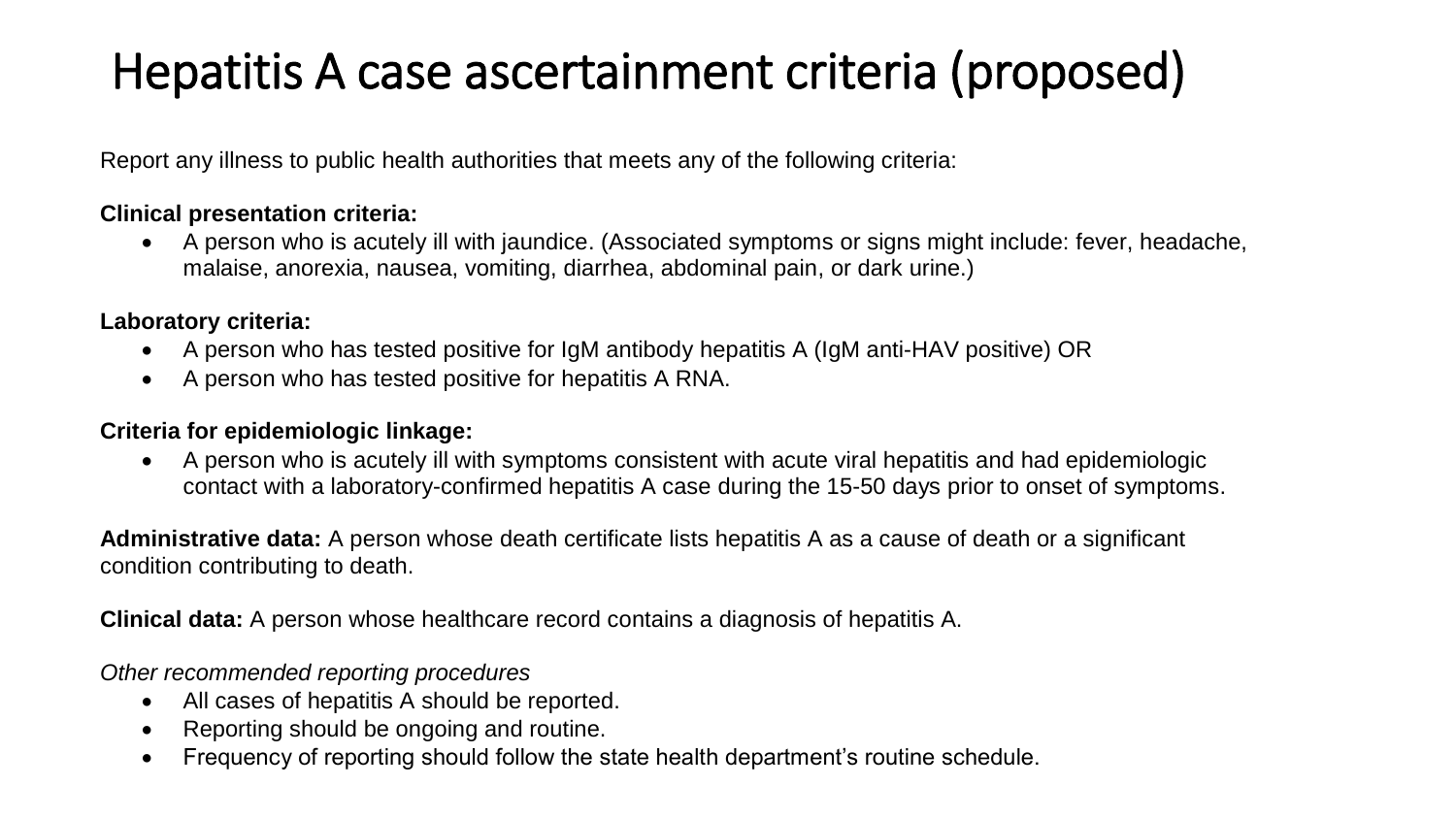### Hepatitis A criteria to determine case classification (proposed)

#### **Clinical Criteria**

An acute illness with a discrete onset of any sign or symptom consistent with acute viral hepatitis (e.g., fever, headache, malaise, anorexia, nausea, vomiting, diarrhea, abdominal pain, or dark urine),

#### **AND**

a) jaundice or elevated bilirubin levels†, **OR** b) elevated serum alanine aminotransferase (ALT) levels‡,

#### **AND**

c) the absence of a more likely diagnosis

#### **Laboratory Criteria for Diagnosis**

*Confirmatory laboratory evidence*:

- Immunoglobulin M (IgM) antibody to hepatitis A virus (anti-HAV) positive
- Nucleic acid test (NAT) for hepatitis A virus RNA positive (including genotype testing)

#### **Epidemiologic Linkage**

Close contact with a laboratory-confirmed hepatitis A case during the 15-50 days prior to onset of symptoms.

#### **Case Classification**

*Confirmed:* 

- A case that meets the clinical criteria and is IgM anti-HAV positive<sup>§</sup>, OR
- A case that has hepatitis A virus RNA detected by NAT (including genotype testing) **OR**
- A case that meets the clinical criteria and occurs in a person who has an epidemiologic link with a laboratory-confirmed hepatitis A case (i.e., household or sexual contact with a laboratory-confirmed hepatitis A case during the 15-50 days prior to onset of symptoms).
- † Elevated total bilirubin levels > 3.0 mg/dL.
- ‡ Elevated ALT levels > 100 IU/L.